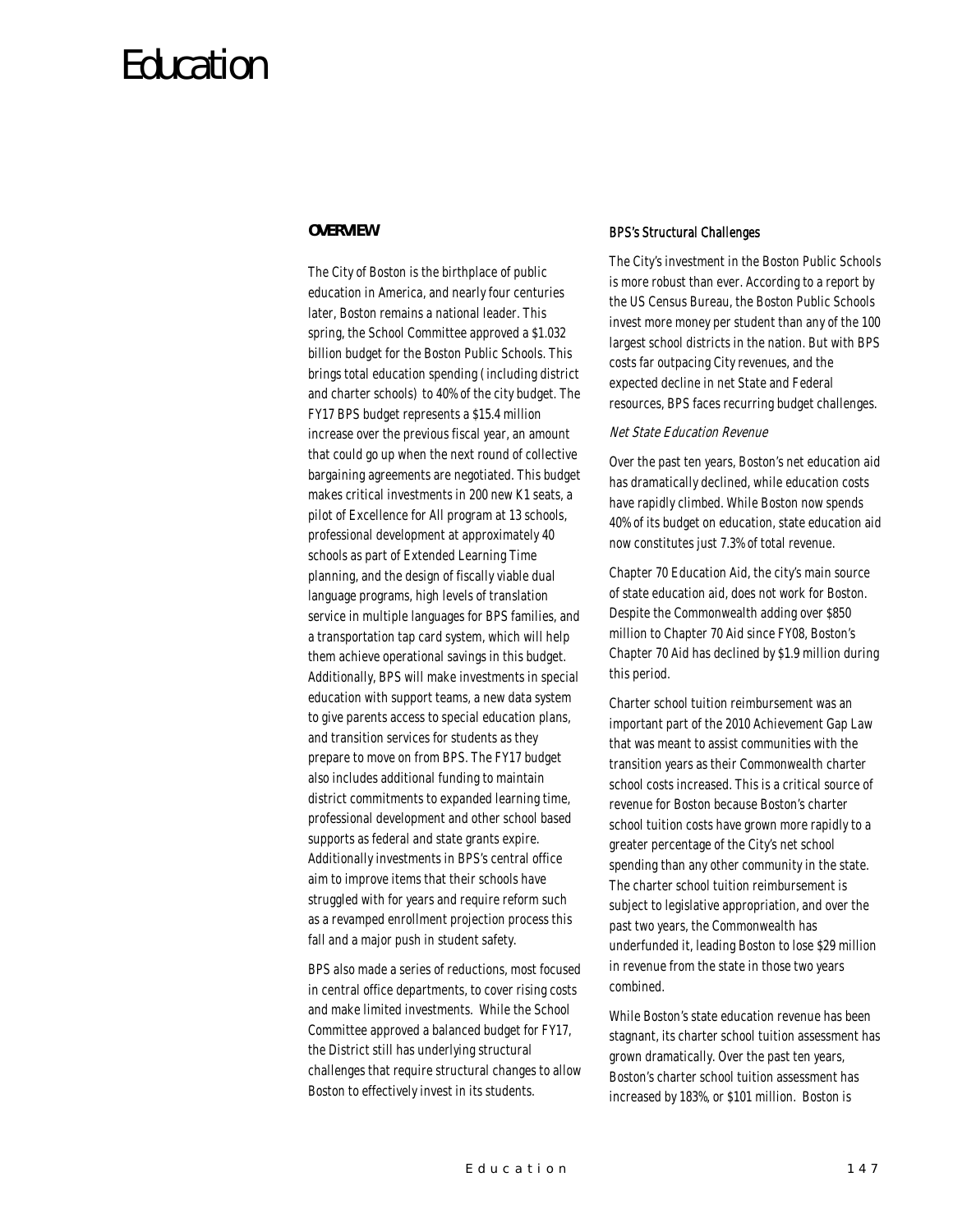assessed by the Commonwealth to fund charter schools on a per pupil basis. The assessment rises each year as charter school seats open and students move to those schools. In addition, because the charter school tuition rate reflects the City's spending in support of public education, if spending on Boston Public Schools increases, the City's per pupil assessment increases as well.

Boston's charter school tuition assessment threatens to balloon if voters approve of the proposed charter school cap ballot initiative. The new state cap would allow an additional 12 schools per year and would nullify community caps in practice. Instead, Mayor Walsh is advocating for a legislative compromise that would allow for a moderate charter cap lift, paired with a reform of how charters are financed.

As BPS and charter school costs rise each year and state education aid remains stagnant, the City's contribution (net state education funding) to education in Boston has increased by an average annual growth rate of 7.6% a year for the past five years (FY12-FY16). More simply put, due to the absence of growth in state aid and the growing costs of BPS and charter school tuition, Boston has been contributing a greater portion of its general revenue to education every year at an unsustainable pace.

#### BPS Spending Pressures

Reports commissioned by the City and BPS have shown that the district's facilities, operations, transportation, and staffing systems are outdated and inefficient.



(In Figure 1 per pupil dollars are adjusted for geography using the National Center for Education Statistics 2005 School District Comparative Wage Index and adjusted to 2015-16 inflation using the Bureau of Labor Statistics CPI calculator.)

To better understand their spending pressures and benchmark BPS spending against other districts, BPS worked with Educational Resource Strategy (ERS). According to their report, BPS spends 45% more per pupil compared to peer districts across the country, when adjusted for cost of living. While certain aspects of these costs, such as competitive teacher salaries, are helpful in allowing BPS to compete with other school systems to recruit exceptional teachers, they also create budgetary pressure on the district as well. The report also shows that the largest drivers of the spending differences between BPS and peer districts are transportation, high-need students, school-based administrative positions, and teachers – all drivers of the structural imbalance BPS faces. The major spending differences outlined in the report include the following:

- BPS spends almost twice as much on student transportation as comparison districts on a per pupil basis.
- The cost of special education student transportation is three times as high comparison districts (not including outplaced) per pupil.
- Compared to peer districts, BPS has more small schools, which results in higher spending on positions allocated on a per school basis, such as principals. BPS spends 35% more per pupil on school-based administration.
- BPS spends a quarter of its budget on special education services, which is 53% greater than the comparison average due to richer staffing of non-teaching SPED positions and SPED transportation.
- A fifth of BPS students receive special education services, which is nearly 50% more than that of peers.
- BPS spends more on teachers as a percent of total budget than national benchmark districts. Per pupil, BPS spends 54% more than the comparison average.
- BPS also pays teachers more than comparison districts on average (adjusted for geography). BPS average compensation of \$108,600 is 29% higher than the comparison average.

Various studies, including those conducted by the Boston Municipal Research Bureau and McKinsey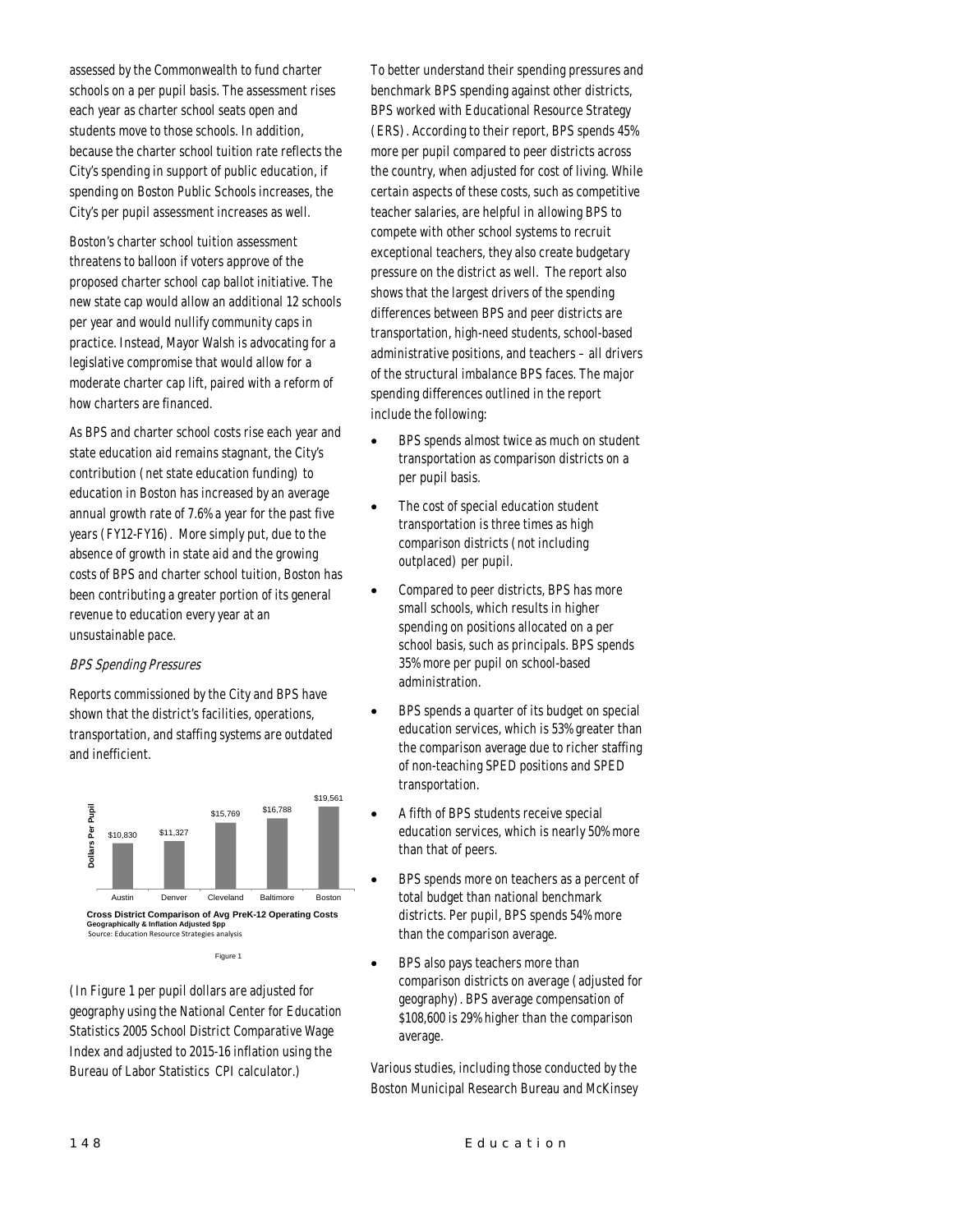& Company, have also cited excess capacity in Boston Public School buildings. The BPS student population, excluding in district charter schools, had decreased to 54,000 students in 2016. This marks a drop from nearly 100,000 students in the early 1970's. Due to decades of decline in student enrollment, BPS is carrying a number of underutilized classrooms. While some schools are filled to the brim, others have challenges filling their classrooms. Because BPS uses a weighted student funding methodology to fund schools on a per pupil basis, schools that have partially filled classrooms often struggle to balance their budgets. Build BPS, the district's ongoing facility master plan, is gathering data to better inform the community and BPS about the state of their buildings, capacity, projected future enrollment, and capital financing options.

BPS's external funding is critical to the success of the district, but has decreased to 12% of total funding in FY17, down from 17% in FY12. External funds are provided directly to BPS through formulaic and competitive grants, reimbursement accounts, and other grants, primarily from state and federal sources. These external funding challenges increase BPS' reliance on the growing City appropriation to assist in absorbing the decreases.

In response to these inherited challenges, Superintendent Chang and Mayor Walsh have created a multi-pronged approach to improve the picture for future years. First, the team is working to collect data on BPS's buildings and engaging with the BPS community to create the Build BPS, a facility master plan to improve Boston schools and to create a sustainable school building portfolio. BPS has deployed a long-term financial planning committee with a wide variety of voices to evaluate cost trends, recommend solutions and create a long-term financial plan. BPS is also working to address some of their cost drivers through collective bargaining. Finally, Boston is advocating at the State House for a fix to charter school financing, to prevent an unaffordable charter school cap lift, and to gain legislative tools to address district cost drivers.

#### BPS Operating Budget

This year's budget appropriation of \$1.032 billion represents the largest appropriation by the City in the history of BPS, and it is a number that will

likely go up once the next round of collective bargaining agreements are agreed to.

To develop their budget, BPS was guided by their values of equity, coherence and innovation in making recommendations to the School Committee. Their budget proposes to raise the overall weighted student funding allocation to schools by \$6 million, including the addition of 200 new prekindergarten seats and the opening 33 new classrooms at 18 schools.

Superintendent Chang's 100-Day Plan identifies core values that will guide the work of the district based on input from students, families, staff, community members and partners. Additionally, the district will also make a series of additional strategic investments to support this plan. These investments include several of the Superintendent's initiatives in his 100-Day Plan such as piloting the Excellence for All program, creating new school-based ELL Coordinator roles, preparing for ELT expansion in FY18, and implementing a transportation data system.

- \$1.2 million for an Excellence for All pilot offering every 4th grader in 13 schools a rigorous and enriched experience.
- \$1 million for approximately 40 schools to participate in planning and professional development to extend their school day in 2017-2018 school year.
- \$1 million in a data system to improve parent access to children's special education plans.
- \$1 million for additional special education classroom supports.
- \$1 million for transition services for special education students ages 14-22.
- \$1 million in SIG transition funding for English High and Mattahunt.
- \$600 thousand to maintain the districts commitments for extended school hours at the Edwards and the Clap schools.
- \$400 thousand for translation services.
- \$300 thousand for a reserve for EI and Autism Programs for start of year.
- \$300 thousand for a transportation data system.

In FY17, BPS is faced with a variety of rising costs that would total \$30 million in the absence of budgetary solutions and an increased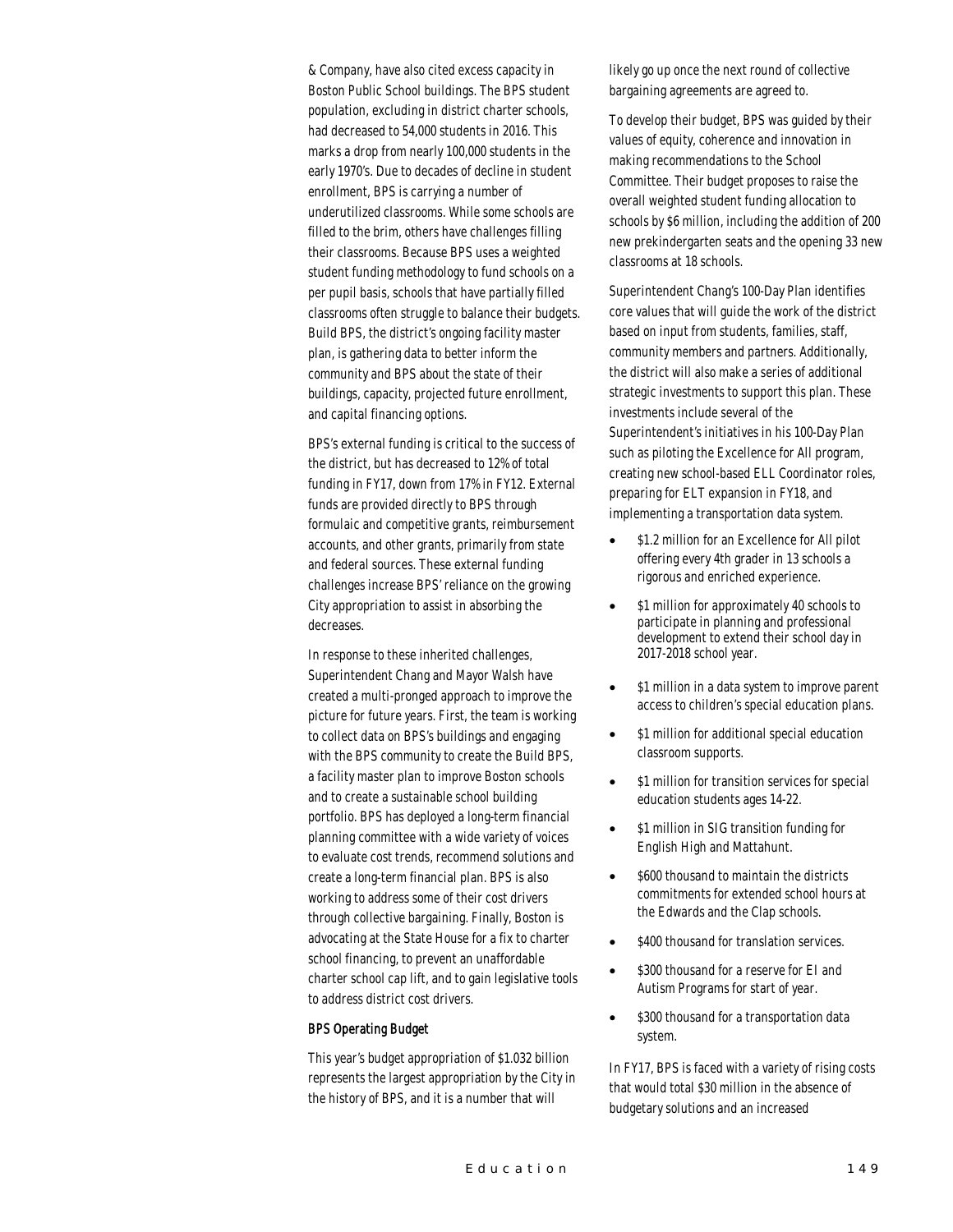appropriation. BPS projects a \$7.1 million increase for health insurance costs and a \$1.3 million increase in utility costs. Additionally, two costs surpassed FY16 budgeted levels in FY16, custodial services and suitable professional capacity, which is part of the district's Early Hiring Initiative. In FY17, the budget for those will increase to better reflect actual costs. While there are no across the board salary increases negotiated for FY17 or reflected in BPS's budget, BPS will have an 0.75% increase in average teacher salaries largely due to increases for educational attainment and years of experience.

Like most City departments, Boston Public Schools has not yet negotiated their collective bargaining agreements effective in FY17. Consequently this budget does not include general wage increase for FY17. This is a key reason that the appropriation increase is smaller than BPS has seen in recent years. The BPS appropriation will likely go up when the next round of collective bargaining agreements is negotiated.

As BPS looked to achieve efficiencies to fund strategic investments and approve a balanced budget, they were able to focus the majority of their savings initiatives on central office departments. Their budget pushes for \$10 million in transportation efficiencies, reduces centrally funded supports, and puts guardrails on the early hiring initiative. BPS also adjusted the SPED weights to reflect slightly increased class sizes for students with autism and emotional impairments. In most cases, this means that schools with these programs are able to offer the same programs next year, but with one additional student in the classroom. The weighted student funding formula also adjusts the weight for students in inclusive settings with unknown disability to reflect an average disability weight. These changes were partially offset by an investment in Special Education supports to schools to help improve the quality of service across the district.

#### BPS Enrollment

Student enrollment is the foundation of the BPS budget. The preliminary stage of the budget process involves enrollment projections for each program, grade, and school, which are based on historic trends and current data. The projected enrollment at each school for the upcoming school year then determines the allocation of resources at the school level. Further adjustments are made once enrollment is finalized. In FY17, BPS will manage a reconciliation of enrollment projections by adjusting school funding based on actual enrollment at schools, ensuring that dollars truly follow the students. In FY17, the BPS projected budgeted enrollment is approximately 57,300, including an additional 200 prekindergarten students.

### Weighted Student Funding

Weighted Student Funding (WSF) ensures resource equity for all students no matter the school they attend. The weighted student funding model creates a baseline per-student funding amount and then adjusts the amount depending on individual student need. For example, students whose family income is at or below the poverty level will receive additional funding. Other needbased weights include students with disabilities, English Language Learners (ELL), off track 9th and 10th grade students and vocational education students. A school's budget is calculated by adding the individual funding amounts for every student projected to attend that school in the fall. Additionally, each school also receives a foundation budget to support essential staff. In FY17, the district increased the total direct appropriations to schools by approximately \$6 million to \$480.2 million through WSF.

| General Education                     | 70.1% |
|---------------------------------------|-------|
| Bilingual/SEI                         | 10.0% |
| Full Inclusion                        | 9.3%  |
| Partial Inclusion                     | 3.0%  |
| Substantially Separate                | 6.6%  |
| Public Day School (Special Education) | 0.9%  |

**BPS Students by Program** *2015-2016 School Year*  Figure 2

For FY17, the sixth year using the WSF formula, BPS continues to refine this need-based method of funding. BPS adjusted the assumptions underlying the FY17 funding of special education students for autism, emotional impairment, and students to be served in inclusive settings with unknown disabilities.

FY17 still presents a challenge for many schoolbased budgets. Because dollars follow the student at BPS, certain schools will experience budget decreases due to declining projected enrollment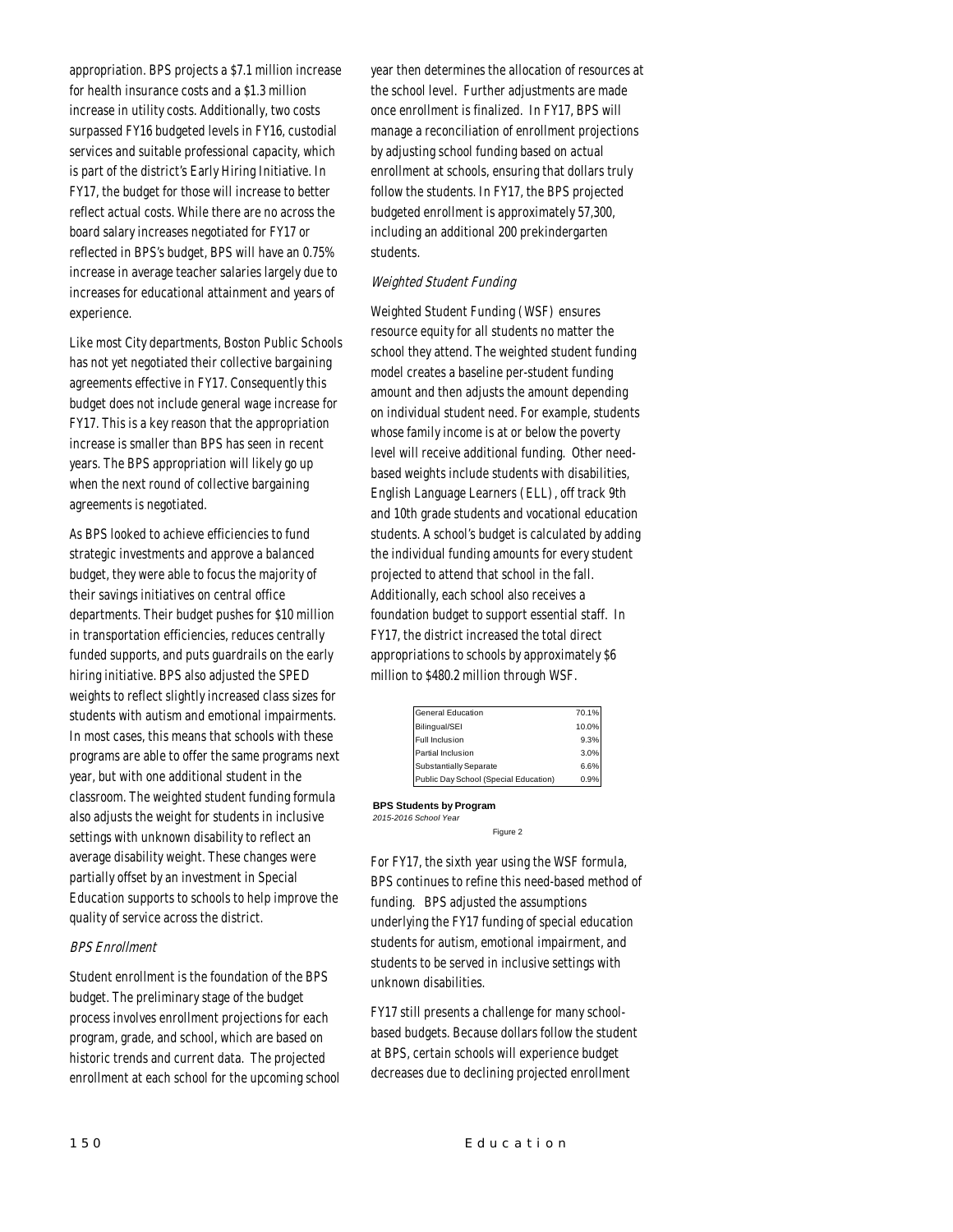based on annual shifts in enrollment between schools. Changes in school enrollment resulted in many schools making adjustments to right-size classrooms, staffing models, and budgets for FY17.

In FY17, BPS will continue to provide rules-based subsidies known as "soft landings" and "sustainability allocations" for schools that could not meet their contractual, legal, and/or academic requirements. The purpose of these additional supports is to provide funds for a modification period, which allows schools to adjust their programmatic models and/or increase their enrollment for the following year.

#### Early Childhood Education

Analysis indicates prekindergarten has a positive impact on student achievement in the Boston Public Schools. BPS currently serves approximately 2,500 children in pre-kindergarten classrooms, and demand increases every year. Those students are part of the 90% of Boston's 6,000 four-year-olds who are enrolled in a prekindergarten program, in either a school- or community-based setting. BPS early education programs have been recognized as among the most effective in the nation at closing achievement gaps. They are content-rich in science, literacy, arts and math. Data shows BPS prekindergarten attendees outperform their peers in third and fifth grade MCAS, both in ELA and in Math.

It is Mayor Walsh and Superintendent's goal for all programs to eventually guarantee well-trained and well-compensated teachers, a high-quality curriculum, a safe and supportive environment, and opportunities for family engagement.

Mayor Walsh wants to make sure that every prekindergarten option in Boston is high-quality and that all four-year olds in the city are able to participate in the best early learning programming in America. To achieve this goal:

- Mayor Walsh established a Universal Pre-K (UPK) Advisory Committee to develop initial recommendations for the development of a comprehensive mixed delivery UPK system modeled after BPS's rigorously tested K1 system. As a result, the City is currently exploring ways to initiate quality-improving investments in both school classrooms and community-provider settings;
- Boston Public Schools has added 200 new K1 seats in BPS schools over the last two years.

In FY17, the Boston will invest \$3 million to expand BPS K1 programming by another 200 seats; and

• The Mayor's Education Cabinet collaborated with the Massachusetts Department of Early Education and Care and counterparts from Lowell, Holyoke, Lawrence and Springfield to secure a \$15 million federal Preschool Expansion Grant to improve quality in, and expand access to, community-based programs. \$3.5 million of the grant supported the efforts of Boston-based providers in the current school year. The federal government announced a second year of funding for Boston and its partner cities this past fall.

BPS will continue to strengthen and expand programs, particularly full-day K1 classrooms for four-year-olds. More than half of BPS early childhood classrooms have earned accreditation from the National Association for the Education of Young Children (NAEYC), affirming that these programs offer high-quality, state-of-the-art education to help to get children off to successful starts.

#### School Improvement Grants

Twelve BPS schools received \$25.7 million over three years from the U.S. Department of Education for School Improvement Grants. This funding allowed the lowest performing schools in BPS, also known as turnaround schools, to extend the instructional day by at least 30 minutes, hold an additional 100 professional development hours for teachers, and provide other school based support, such as after school tutors and literacy coaches. Although School Improvement Grants have expired, the district has shifted these activities to the operating budget to continue the work of turning around low performing schools. The FY17 budget includes an additional \$1 million in funding to transition the English and the Mattahunt schools where School Improvement Grants have ended.

#### Special Education

The special education budget totals \$228.8 million in FY17, an increase of \$7.7 million or 3.5% from FY16 levels. The special education budget accounts for approximately 22% of the total BPS budget and supports the almost 12 thousand students with disabilities, or 20% of the BPS population.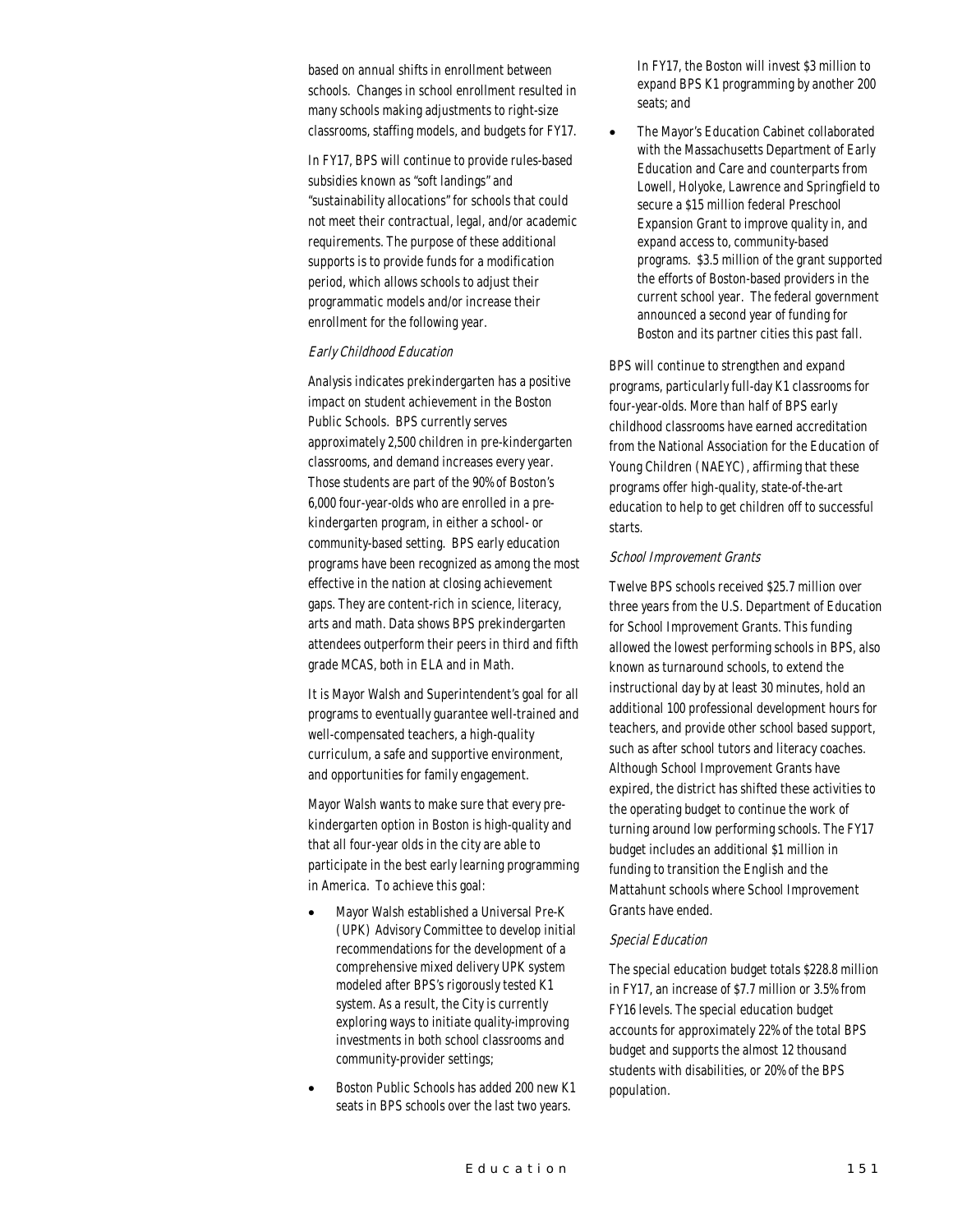This year, the district will make targeted investments in special education supports to schools to help improve the quality of service across the district, including \$1 million for an updated special education data management system, \$1 million for additional special education personnel to support reductions in weights and \$1 million for transition services for special education students ages 14-22.

In addition to mainstream or substantially separate placements in the district, BPS is responsible for the educational services of approximately 470 students in out-of-district placements. Students receive out-of-district placements when their needs cannot be met in a public school setting, and instead a private day school or private residential school is required to meet their educational requirements. BPS is fully or partly responsible for paying for services for most of these students at an average cost of \$77,000 per year in FY16. Tuition rates are established by the Commonwealth of Massachusetts Rate Setting Commission.

#### Bilingual Education

The Bilingual/SEI budget totals \$74.8 million in FY17, an increase of \$3.4 million or 4.8% from FY16 levels. Approximately 30% of the BPS population has an ELL designation. In FY17, ELL students will receive added resources, including additional ELL teachers, to ensure schools have budgeted appropriately to meet the needs of ELL students.

Additionally, based on recent DOJ guidance, schools will be receiving more resources for their English Language Learner population on top of WSF. BPS continues to make investments to expand ELL academic programs and teacher training. The number of Sheltered English Immersion programs in the district will be increased, as will the number of teachers with English as a Second Language (ESL) licenses.

# Early Hiring Initiative

The City of Boston employs over 4,400 teachers and supports the growth and development of every educator, from recruitment to retirement. BPS must compete with other cities and school systems to recruit, hire, and retain the very best teachers. The district recognized that in order to attract a diverse and talented work force, they needed to

make changes to the hiring timeline. Previously, positions were filled too close to the start of the school year, which was relatively late compared to other districts. In the second year of the new hiring reform, 83% of new teachers were hired by July 2015 for the 2015-2016 school year, a huge improvement over the previous hiring process.

However, as a result of the hiring reform, some permanent teachers were left without permanent teaching positions. Many of these teachers retired or resigned, while others were placed by the district in positions as either long-term substitutes or in classrooms as co-teachers. In an effort to continue to move the district's hiring practices forward, the district is committed to hiring teachers as early as possible. In FY17, the district will again be faced with placing permanent teachers who have not found positions by September.

The FY17 budget includes an increase of over \$4 million to fund the full cost of teachers in a suitable professional capacity. The initiative is running over-budget in the current fiscal year, so the department chose to increase the budget for this initiative by \$4 million while committing to other strategies to manage the cost of this initiative.

# Extended School Day

In a historic agreement in 2015, Mayor Walsh, the Boston Public Schools, the Boston Teachers Union, and the Boston School Committee approved the extension of the school day by 40 minutes in about 60 Boston public schools, impacting nearly 23,000 elementary and middle school students. Currently, students in traditional BPS elementary schools are in class for six hours a day, while middle school students attend for six hours and ten minutes. Many schools in Boston already have a lengthened school day that allows for increased enrichment opportunities in areas such as art, music, drama and foreign languages. The additional time is the equivalent to adding one month of instruction for elementary students.

FY16 was the first year of the Extended Learning Time program, which was piloted with a cohort of 16 schools. The investment includes the \$4,464 per teacher stipend for the expanded schedule, approximately \$3,000 stipends to paraprofessionals, as well as supplies, contracts,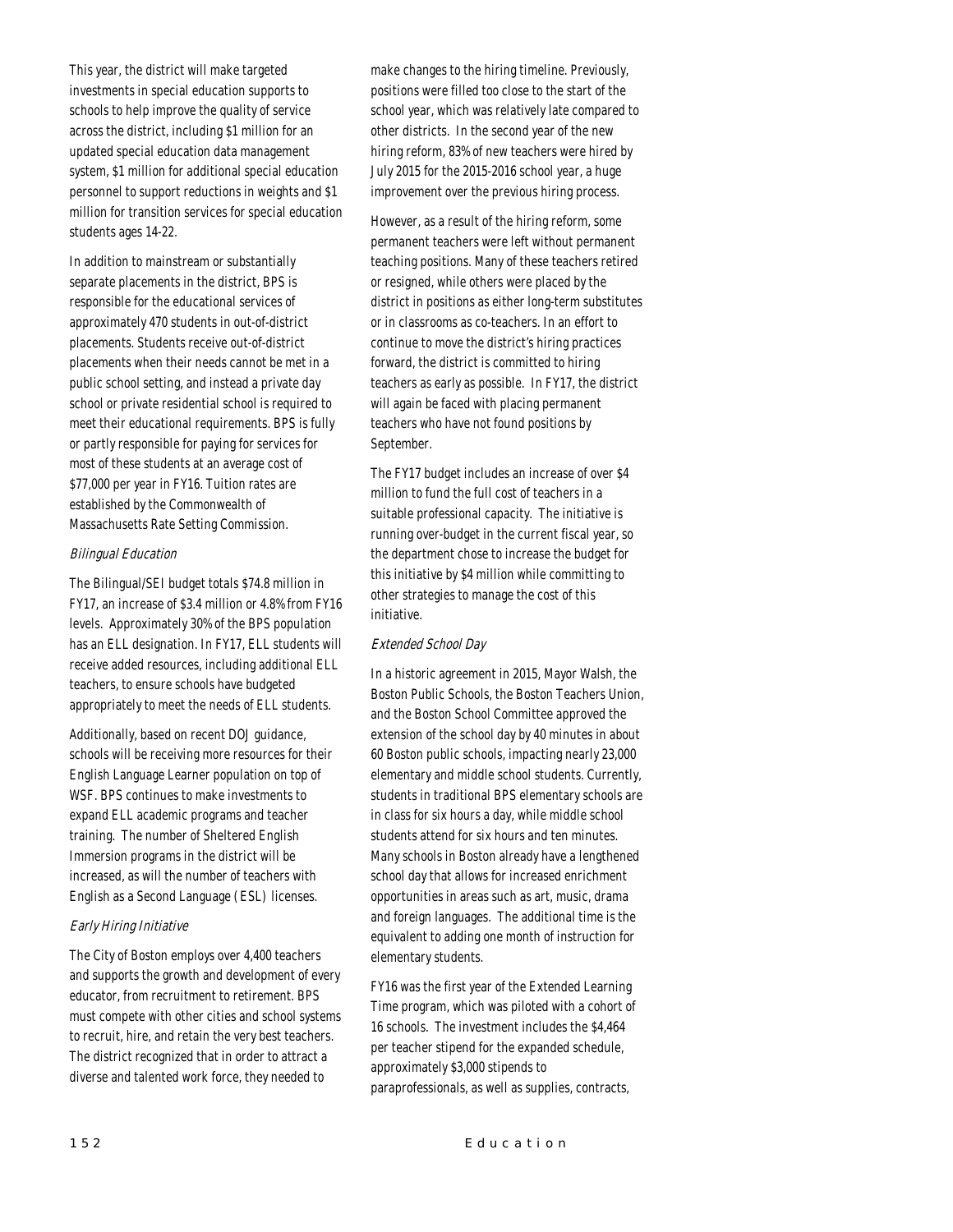and personnel to support implementation. In FY17, all 16 schools in the first phase will maintain the expanded day schedule. However, the challenges emerging from the implementation of the first cohort, including appropriate start and end times for elementary students and the significant impact of changing start and end times on transportation costs, have led the district to postpone implementation of the second phase of ELT program in FY17. Going forward, the district will focus on gathering local and national research on best practices for expanded learning time so the district can create conditions for successful implementation in BPS.

## External Funds

External funds are provided directly to BPS through formula grants (called entitlements), competitive grants, reimbursement accounts, and other grants, primarily from state and federal sources. These external funds are critical to the success of the district, but have decreased to 12% of total funding in FY17 from 17% in FY12 (Figure 3). In recent years, the BPS budget has relied on the increased City appropriation to help absorb these decreases. However, for the first time in FY17 BPS expects to receive a year over year increase of \$6.8 million or \$142.2 million in external funds in FY17, largely due to an increase in Title I funding.



One of the largest sources of federal revenue for BPS is the Title I entitlement grant. BPS is projecting \$38.1 million in Title I revenue in FY17. The grant provides direct funds to schools with higher levels of poverty to counter the impact of poverty on learning.

BPS receives two external revenue sources to fund the district's comprehensive special education

program. Through the Circuit Breaker reimbursements, the Commonwealth shares the cost of educating students with disabilities once the cost to educate those students exceeds a threshold amount. BPS is projected to receive level funding of approximately \$15 million in Circuit Breaker revenue in FY17. Additionally, funds provided through the federal Individuals with Disabilities Education Act (IDEA) grant enable the district to provide special education in the least restrictive environment possible for children with disabilities ages 3 through 21, and to provide early intervention services for children from birth through age two. BPS is projecting to receive \$17 million, or a 2% decrease in IDEA funds in FY17. The City has remained committed to special education and has consistently provided funds to support this work as grant levels have dropped.

#### **Performance**

#### Graduation Rates

BPS has been evaluating its progress towards academic goals using measurable outcomes for several years. BPS has seen positive gains in several performance metrics including increases in graduation rates. The overall four-year graduation rate for the BPS class of 2015 stands at 70.7%, representing a 4 percentage-point gain from the 2014 rate of 66.7% and continuing an upward trend since 2006, when the figure was just over 59%. The graduation rate is the highest ever recorded by BPS.

Among BPS high schools, the Jeremiah E. Burke – the first high school in Massachusetts to exit turnaround status – achieved significant improvements in its graduation rate, rising by 27.6% in the last 10 years, from 43.5% to 71.7%. Additionally, eight Boston high schools achieved graduation rates of 85% or above, meeting the state's accountability target. They include: Boston Latin School; New Mission High School; John D. O'Bryant School of Mathematics and Science; Boston Latin Academy; Another Course to College; Fenway High School; Boston Community Leadership Academy; and Quincy Upper School.

## Dropout Rate

BPS's annual dropout rate for students in grades 9-12 increased from 3.8% to 4.4% in 2014-15.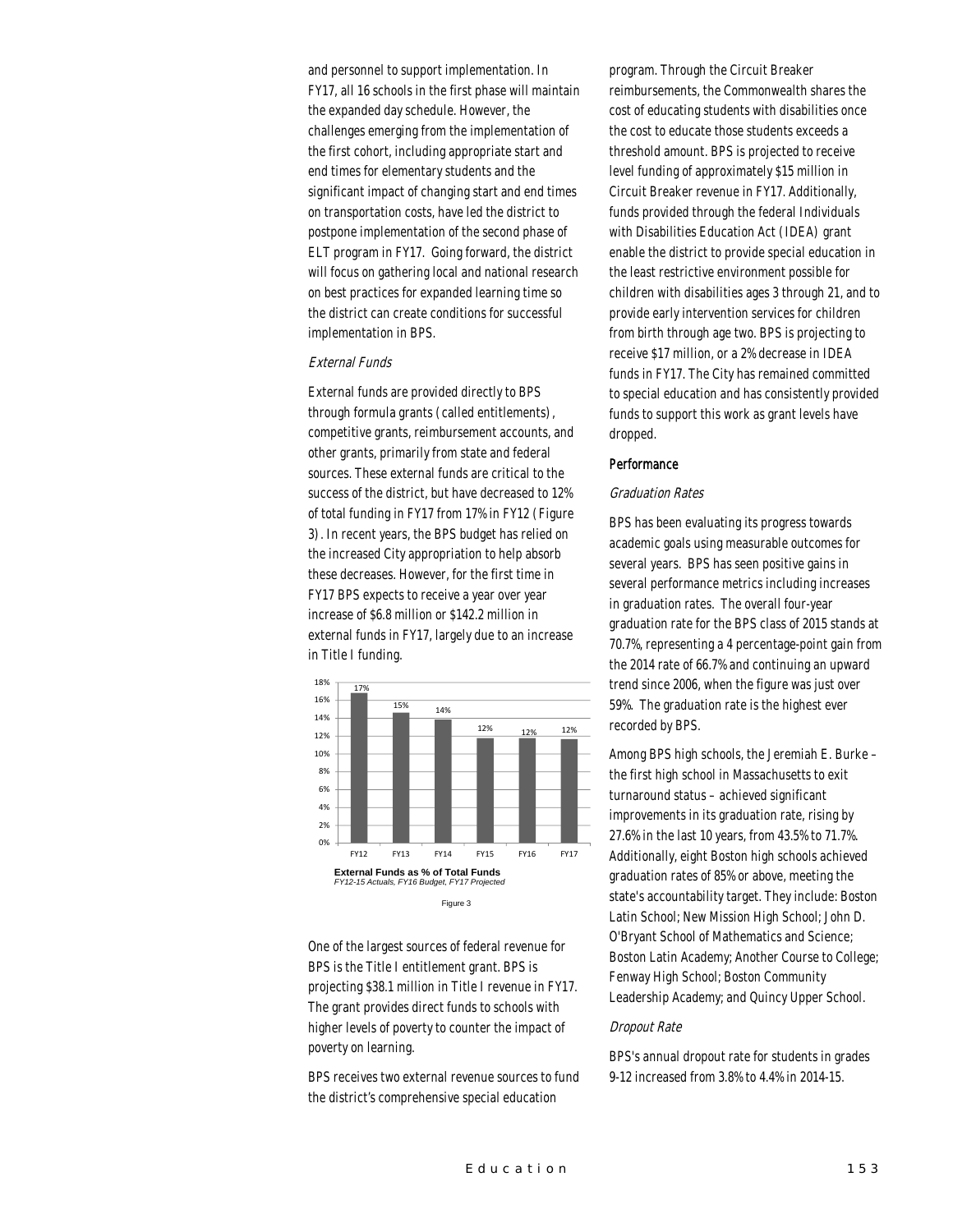Previously, BPS had two consecutive years that it achieved its lowest dropout rate on record.

In 2014, Boston's dropout rate, a significant indicator of a school's effectiveness, dropped below 4% for the first time in history. According to state guidelines, students in grades 6-12 are counted as dropouts if they leave school during the year for any reason other than transfer, graduation, death or expulsion with an option to return.

## Accountability Results

The Massachusetts Department of Elementary and Secondary Education (DESE) classifies all Massachusetts districts and schools into one of five accountability and assistance levels, with the highest performing in Level 1 and lowest performing in Level 5. Boston has a track record of leading struggling schools to success. Of the 12 BPS schools designated by DESE as Level 4 in 2010, half have been improved, increasing to at least Level 3 and as high as Level 1. As mentioned previously, the Jeremiah E. Burke High School became the only high school in the state to exit Level 4 underperforming status in 2014. Burke High School received more than \$1.7 million in federal School Improvement Grant funds during the three years it was placed in underperforming status. Those funds helped the Burke develop a turnaround plan that included extending the school day to provide additional learning time for students, greatly expanding professional development for educators to better meet the needs of diverse learners, and redesigning instruction to maximize student progress. The City will continue to work with state and community partners to see more improvements in our schools across the board.

# Capital Plan

The capital plan funds projects that support education and youth achievement in all neighborhoods across the City. With capital dollars, Boston works to ensure that Boston's educational facilities are equipped to meet the needs of the City's families and to support the academic agenda of the district. In FY17, BPS capital expenditures are projected to be \$65.7 million.

In September, Mayor Walsh launched Build BPS, a 10-year educational and facilities master plan for BPS that will provide a strategic framework for facilities investments going forward. This multiyear process will take a closer look at student population trends and expectations for the future, develop a vision for instruction and learning, and complete a facility conditions assessment of all BPS school buildings to maximize potential uses. The data collected through the facilities master plan will be critical to inform smart long-term decisions for Boston. In the meantime, the City is preserving capacity in its capital plan toward supporting this plan when it is complete. Boston is also investing in the following multi-year capital projects:

- Construction will continue for a new STEM (Science, Technology, Engineering and Mathematics) school for grades 6 through 12 on the site of the current Dearborn School. The Massachusetts School Building Authority (MSBA) will partner with the City in the development and funding of this new school.
- Renovation will continue on the North Bennet Street buildings to provide additional classrooms to support the Eliot School's expansion as a K to 8 school.
- In September 2016, the Another Course to College high school program will relocate into a renovated former elementary school facility.
- The City will conduct a feasibility study and develop schematic design plans in conjunction with the MSBA for the construction or renovation of a facility that supports the requirements of the Boston Arts Academy.
- Upgrades will be completed to the Madison Park High School welding shop to accommodate classroom welding with adequate ventilation and safety equipment.
- BPS will continue the 5 year plan to upgrade technology infrastructure across the district in support of 21st century learning.

#### Charter School Tuition

Commonwealth charter schools, which are granted charters by the State Board of Education, are publicly funded schools administered independently from local school committee and